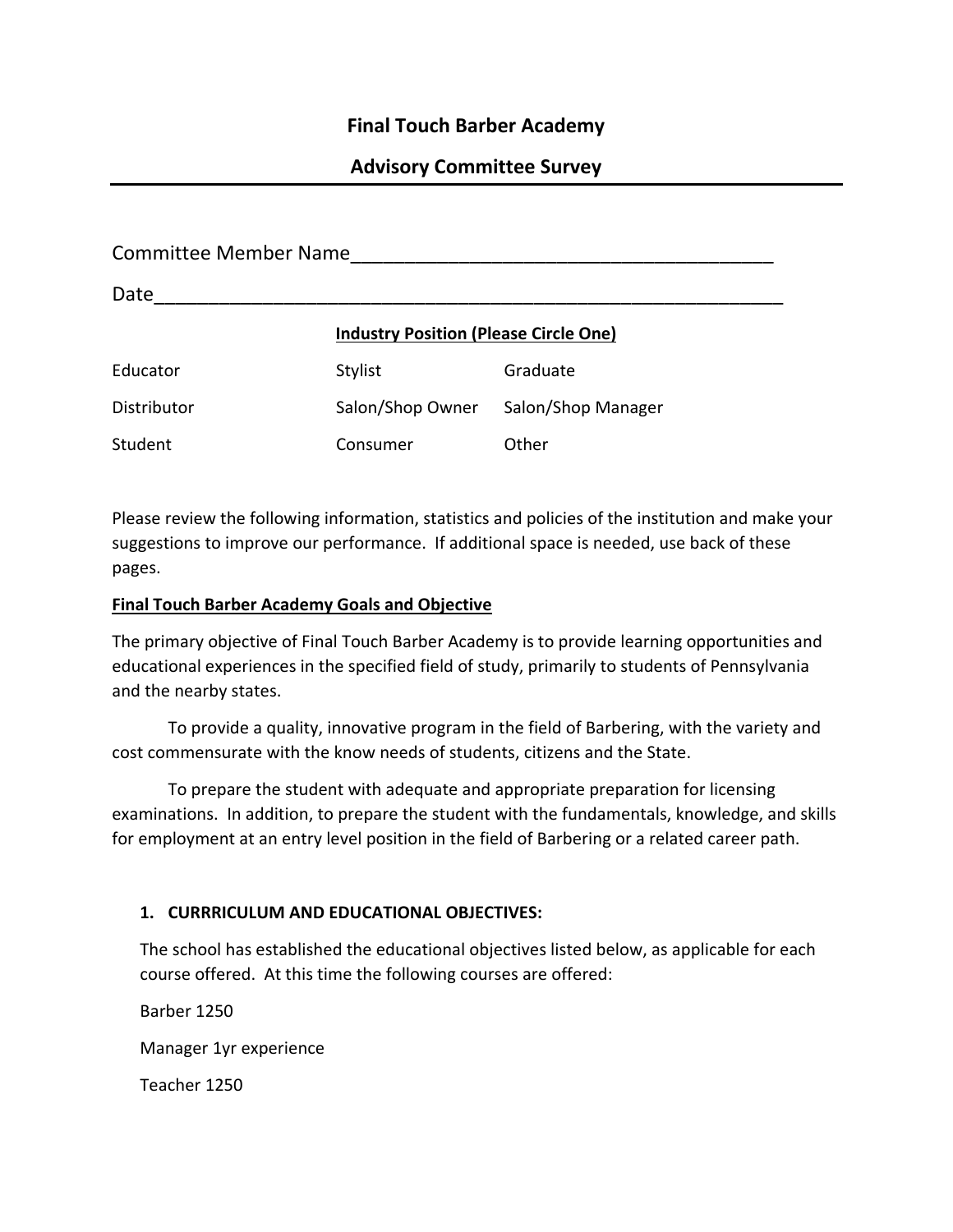# **Final Touch Barber Academy**

### **Advisory Committee Survey**

Upon completion of the course requirements, the determined graduate will be able to:

- a. Analyzing hair and scalp problems and administer corrective treatments
- b. Have a thorough knowledge of anatomy, hair structure, and chemistry
- c. Administer chemical and physical techniques for different hair styles
- d. Cut and style any texture hair
- e. Administer a professional shampoo
- f. Administer hair coloring
- g. Create hair fullness illusions with hair dye
- h. Know how to own and operate his/her own barber business with long term success

Are these program objectives relevant to industry, community needs and job entry-level performance? YES NO

Please provide any additional recommendations: \_\_\_\_\_\_\_\_\_\_\_\_\_\_\_\_\_\_\_\_\_\_\_\_\_\_\_\_\_\_\_\_\_

Should any of the program offerings be phased out because they are not meeting the needs of the community? YES NO

\_\_\_\_\_\_\_\_\_\_\_\_\_\_\_\_\_\_\_\_\_\_\_\_\_\_\_\_\_\_\_\_\_\_\_\_\_\_\_\_\_\_\_\_\_\_\_\_\_\_\_\_\_\_\_\_\_\_\_\_\_\_\_\_\_\_\_\_\_\_\_\_\_\_\_\_\_\_ \_\_\_\_\_\_\_\_\_\_\_\_\_\_\_\_\_\_\_\_\_\_\_\_\_\_\_\_\_\_\_\_\_\_\_\_\_\_\_\_\_\_\_\_\_\_\_\_\_\_\_\_\_\_\_\_\_\_\_\_\_\_\_\_\_\_\_\_\_\_\_\_\_\_\_\_\_\_

\_\_\_\_\_\_\_\_\_\_\_\_\_\_\_\_\_\_\_\_\_\_\_\_\_\_\_\_\_\_\_\_\_\_\_\_\_\_\_\_\_\_\_\_\_\_\_\_\_\_\_\_\_\_\_\_\_\_\_\_\_\_\_\_\_\_\_\_\_\_\_\_\_\_\_\_\_\_

\_\_\_\_\_\_\_\_\_\_\_\_\_\_\_\_\_\_\_\_\_\_\_\_\_\_\_\_\_\_\_\_\_\_\_\_\_\_\_\_\_\_\_\_\_\_\_\_\_\_\_\_\_\_\_\_\_\_\_\_\_\_\_\_\_\_\_\_\_\_\_\_\_\_\_\_\_\_

Please provide any additional recommendations:

#### **2. ACADEMIC AND PRACTICAL LEARNING METHODS:**

The school has developed comprehensive curriculum for each course of study which includes requirements for study weekly class schedules, detailed lesson plans, handouts and project sheets, visual aids and support materials. Each course of study meets the standards established by the state regulatory agency, as applicable. Educators are trained in a variety of teaching methods which are incorporated into the instructions of each course.

Those methods include:

Discussion Question and Answer Demonstration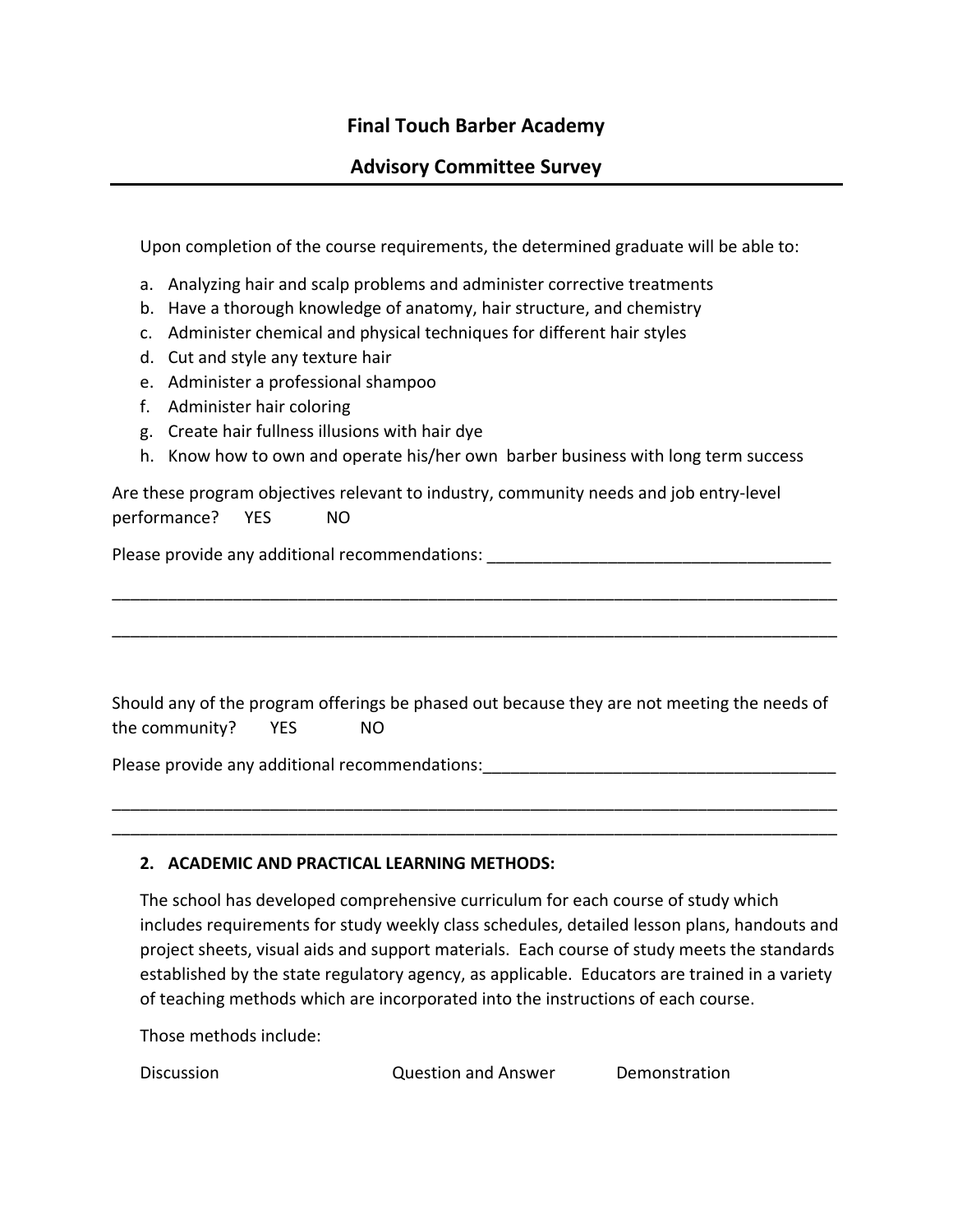| <b>Cooperative Learning</b> | <b>Distance Learning</b>        | Problem Solving                |
|-----------------------------|---------------------------------|--------------------------------|
| Interactive Lecture         | Individualized Instruction      | <b>Student Presentations</b>   |
| Labs                        | <b>Student Salon Activities</b> | <b>Classroom Presentations</b> |
| Field Trips                 | <b>Guest Speakers</b>           | Projects                       |

Are the academic and practical learning methods used effective relevant to learning styles and current education trends? YES NO

\_\_\_\_\_\_\_\_\_\_\_\_\_\_\_\_\_\_\_\_\_\_\_\_\_\_\_\_\_\_\_\_\_\_\_\_\_\_\_\_\_\_\_\_\_\_\_\_\_\_\_\_\_\_\_\_\_\_\_\_\_\_\_\_\_\_\_\_\_\_\_\_\_\_\_

Please provide any additional recommendations:  $\blacksquare$ 

### **3. FACILITIES, EQUIPMENT & LEARNING RESOURCES**

The facility includes:

- a. Properly arranged and equipped classrooms for academic and practical learning
- b. A student salon with stations, tables, and appropriate equipment
- c. Offices for admission, education, academic advisement and study
- d. A student break area
- e. Learning resources including TV monitor, video, reference books, technical manuals, professional periodicals and supplements to text materials

Are these resources adequate for instructional needs as stated in the program objectives and do they meet professional standards for safety and hygiene? YES NO

Please provide any additional recommendations: \_\_\_\_\_\_\_\_\_\_\_\_\_\_\_\_\_\_\_\_\_\_\_\_\_\_\_\_\_\_\_\_\_

| 4. GRADUATION, LICENSURE OR CERTIFICATION, AND PLACEMENT RATES |     |     |  |
|----------------------------------------------------------------|-----|-----|--|
| School's most recent graduation rate:                          |     | ℅   |  |
| School's most recent licensure rate:                           |     | %   |  |
| School's most recent placement rate                            |     | %   |  |
| Do you feel these are good outcomes for the institution?       | YFS | NO. |  |
| Please provide any additional recommendations:                 |     |     |  |
|                                                                |     |     |  |

\_\_\_\_\_\_\_\_\_\_\_\_\_\_\_\_\_\_\_\_\_\_\_\_\_\_\_\_\_\_\_\_\_\_\_\_\_\_\_\_\_\_\_\_\_\_\_\_\_\_\_\_\_\_\_\_\_\_\_\_\_\_\_\_\_\_\_\_\_\_\_\_\_\_\_\_\_\_

Thank you for taking the time to read and respond to this survey. Please list your general constructive comments on our institution below if you have any. If, however, your evaluation found our institution to be operating effectively and appropriately for achievement of our

\_\_\_\_\_\_\_\_\_\_\_\_\_\_\_\_\_\_\_\_\_\_\_\_\_\_\_\_\_\_\_\_\_\_\_\_\_\_\_\_\_\_\_\_\_\_\_\_\_\_\_\_\_\_\_\_\_\_\_\_\_\_\_\_\_\_\_\_\_\_\_\_\_\_\_\_\_\_